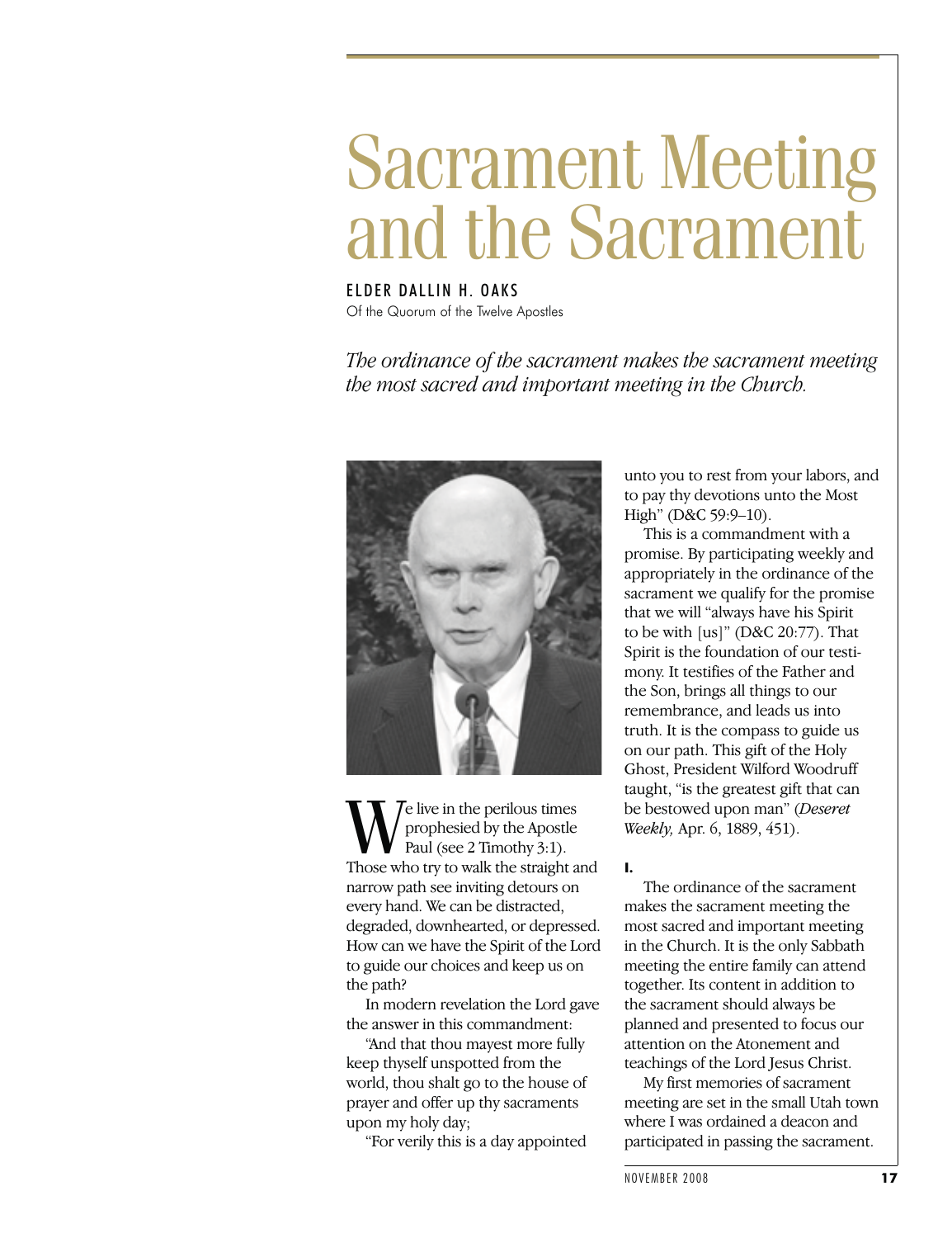

Measured against those memories, the sacrament meetings I now attend in many different wards are greatly improved. Typically the sacrament is administered, passed, and received by the members in an atmosphere of quiet reverence. The conducting of the meeting, including the necessary business, is brief and dignified, and the talks are spiritual in content and delivery. The music is appropriate, and so are the prayers. This is the standard, and it represents great progress since the experiences of my youth.

There are occasional exceptions. I sense that some in the rising generation and even some adults have not yet come to understand the significance of this meeting and the importance of individual reverence and worship in it. The things I feel impressed to teach here are addressed to those who are not yet understanding and practicing these important principles and not yet enjoying the promised spiritual blessings of always having His guiding Spirit to be with them.

# **II.**

I begin with how members of the Church should prepare themselves to participate in the ordinance of the sacrament. In a worldwide leadership training meeting five years ago, Elder Russell M. Nelson of the Quorum of the Twelve Apostles taught the

priesthood leaders of the Church how to plan and conduct sacrament meetings. "We commemorate His Atonement in a very personal way," Elder Nelson said. "We bring a broken heart and a contrite spirit to our sacrament meeting. It is the highlight of our Sabbath-day observance" ("Worshiping at Sacrament Meeting," *Liahona,* Aug. 2004, 12; *Ensign,* Aug. 2004, 26).

We are seated well before the meeting begins. "During that quiet interval, prelude music is subdued. This is not a time for conversation or transmission of messages but a period of prayerful meditation as leaders and members prepare spiritually for the sacrament" (*Liahona,* Aug. 2004, 13; *Ensign,* Aug. 2004, 27).

When the Savior appeared to the Nephites following His Resurrection, He taught them that they should stop the practice of sacrifice by the shedding of blood. Instead, "ye shall offer for a sacrifice unto me a broken heart and a contrite spirit" (3 Nephi 9:20). That commandment, repeated in the modern revelation directing us to partake of the sacrament each week, tells us how we should prepare. As Elder Nelson taught, "Each member of the Church bears responsibility for the spiritual enrichment that can come from a sacrament meeting" (*Liahona,* Aug. 2004, 14; *Ensign,* Aug. 2004, 28).

In his writings on the doctrines of

salvation, President Joseph Fielding Smith teaches that we partake of the sacrament as our part of commemorating the Savior's death and sufferings for the redemption of the world. This ordinance was introduced so that we can renew our covenants to serve Him, to obey Him, and to always remember Him. President Smith adds: "We cannot retain the Spirit of the Lord if we do not consistently comply with this commandment" (*Doctrines of Salvation,* comp. Bruce R. McConkie, 3 vols. [1954–56], 2:341).

### **III.**

How we dress is an important indicator of our attitude and preparation for any activity in which we will engage. If we are going swimming or hiking or playing on the beach, our clothing, including our footwear, will indicate this. The same should be true of how we dress when we are to participate in the ordinance of the sacrament. It is like going to the temple. Our manner of dress indicates the degree to which we understand and honor the ordinance in which we will participate.

During sacrament meeting—and especially during the sacrament service—we should concentrate on worship and refrain from all other activities, especially from behavior that could interfere with the worship of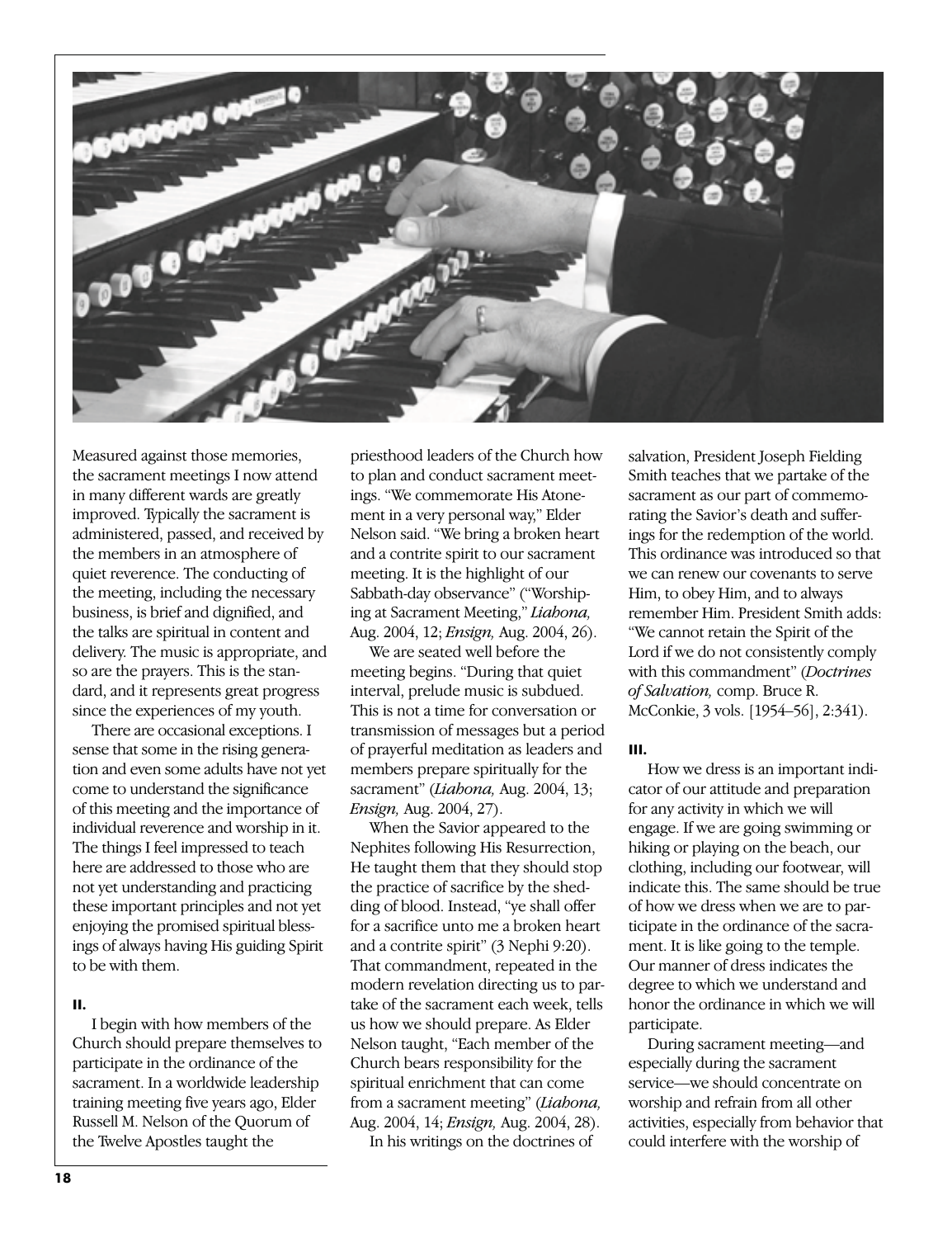others. Even a person who slips into quiet slumber does not interfere with others. Sacrament meeting is not a time for reading books or magazines. Young people, it is not a time for whispered conversations on cell phones or for texting persons at other locations. When we partake of the sacrament, we make a sacred covenant that we will always remember the Savior. How sad to see persons obviously violating that covenant in the very meeting where they are making it.

The music of sacrament meeting is a vital part of our worship. The scriptures teach that the song of the righteous is a prayer unto the Lord (see D&C 25:12). The First Presidency has declared that "some of the greatest sermons are preached by the singing of hymns" (*Hymns,* ix). How wonderful when every person in attendance joins in the worship of singing especially in the hymn that helps us prepare to partake of the sacrament. All sacrament meeting music requires careful planning, always remembering that this music is for worship, not for performance.

President Joseph Fielding Smith taught: "This is an occasion when *the gospel should be presented,* when *we should be called upon to exercise faith,* and *to reflect on the mission of our Redeemer,* and *to spend time in the consideration of the saving principles of the gospel,* and not for other purposes. Amusement, laughter, lightmindedness, are all out of place in the sacrament meetings of the Latter-day Saints. We should assemble in the spirit of prayer, of meekness, with devotion in our hearts" (*Doctrines of Salvation,* 2:342).

When we do this—when we join in the solemnity that should always accompany the ordinance of the sacrament and the worship of this meeting—we are qualified for the companionship and revelation of the Spirit. This is the way we get direction for our lives and peace along the way.



*A young man in São Paulo, Brazil, receives help in preparing to attend a conference broadcast.*

### **IV.**

The resurrected Lord emphasized the importance of the sacrament when He visited the American continent and instituted this ordinance among the faithful Nephites. He blessed the emblems of the sacrament and gave them to His disciples and the multitude (see 3 Nephi 18:1–10), commanding:

"And this shall ye always do to those who repent and are baptized in my name; and ye shall do it in remembrance of my blood, which I have shed for you, that ye may witness unto the Father that ye do always remember me. And if ye do always remember me ye shall have my Spirit to be with you.

". . . And if ye shall always do these things blessed are ye, for ye are built upon my rock.

"But whoso among you shall do more or less than these are not built upon my rock, but are built upon a sandy foundation; and when the rain descends, and the floods come, and the winds blow, and beat upon them, they shall fall" (3 Nephi 18:11–13).

The sacrament is the ordinance that replaced the blood sacrifices and burnt offerings of the Mosaic law, and with it came the Savior's promise: "And whoso cometh unto me with a broken heart and a contrite spirit, him will I baptize with fire and with the Holy Ghost" (3 Nephi 9:20).

## **V.**

Now I speak particularly to the priesthood holders who officiate in the sacrament. This ordinance should always be performed with reverence